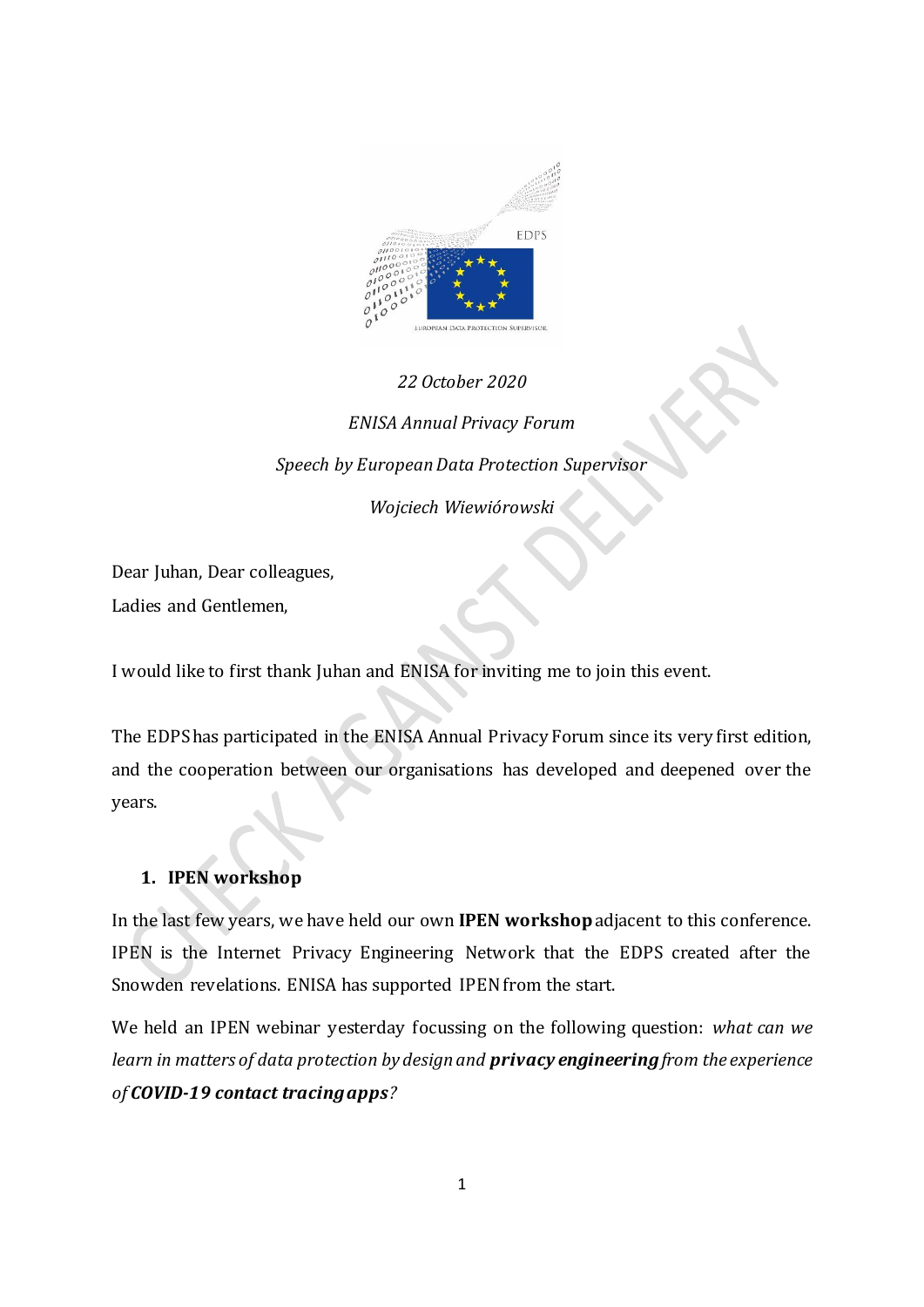We heard from developers and data protection supervisory authorities, and there is indeed much to learn. The story of COVID-19 tracing apps is not over yet. The discussion about the apps, their value and limits has picked up speed, in view of the current development of the pandemic.

As privacy and cybersecurity are the focus of public debate, we will certainly have more exchanges on this topic.

I would like to thank those of you who have participated in the event yesterday. For those who could not make it, we will soon be making the materials and recordings available on our website.

#### **2. Cooperation between ENISA and the EDPS.**

Allow me to say a few more words about the **cooperation between ENISA and the EDPS.** While ENISA and the EDPS each have their specific and very different roles and responsibilities at EU level, one could say that we are playing in the same field. This has become even more obvious this year as the European Commission has given digital policy a special focus in its work programme.

For the EDPS, it is a statutory responsibility to advise the EU legislators on the many initiatives which the Commission plans for its current mandate, wherever data protection or privacy are affected. ENISA will of course provide its expertise as well.

ENISA and the EDPS differ in many ways, organisational set-ups and mandates are very clear in this regard. We are taking our roles and tasks very seriously. We are the independent supervisory authority with regard to the processing of personal data by the Union institutions, bodies, offices and agencies. Therefore, ENISA is one of the agencies whose processing of personal data we oversee, and we are indeed doing this.

Nevertheless, our competencies and expertise are complementary, and we have common objectives to protect EU citizens against digital risks. Both ENISA and the EDPS work to ensure that EU citizens can exercise their fundamental rights and freedoms in the area of networks and electronic communications.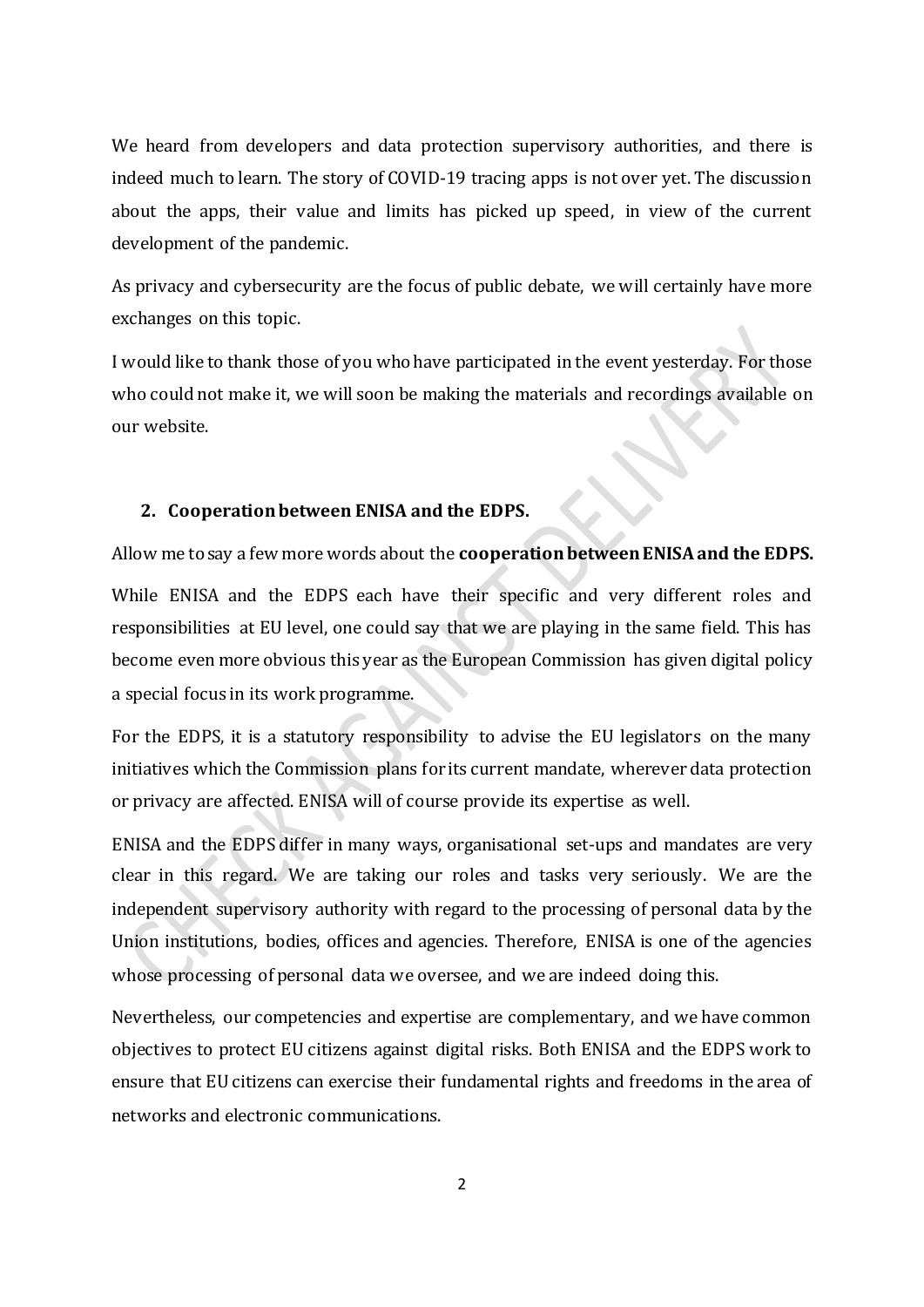At the latest review of ENISA's regulation, the EDPS argued in its opinion that providing technical expertise on matters of privacy should remain on ENISA's list of tasks. Therefore, it is good to see that the Annual Privacy Forum continues to be a focal point for this cooperation.

While the EDPS has been developing its technological competence and capacity continuously, ENISA's expertise can still be a valuable complement to our own possibilities.

It is my intention **to take this cooperation with ENISA further** during this mandate, and my colleagues will cooperate with ENISA staff to make our already very good existing cooperation, even better.

#### **3. Crossroads Of Technology And Privacy**

The title of this panel is "crossroads of technology and privacy". When I look at the program of this event, there are a few keywords that appear several times:

#### **Tracking**

### **Tracing**

## **Transparency**

I think we can see these three terms as representatives of the challenges which data protection is facing today regarding the development of technology.

**Tracing** is becoming more and more pervasive. Citizens are at the risk of tracing with each transaction made on the Internet. With further digitalisation of our physical world, more of our actions can be traced. As an example, electronic means of payment connect more and more purchases to the identity of the user.

**Transport** is another area where tracing possibilities keep growing. Ride hailing services force users and drivers to use specific apps, which record all movements by time and location. Public transport providers use electronic means that record each travellers' interaction with the devices that provide access to the transport network. Some electric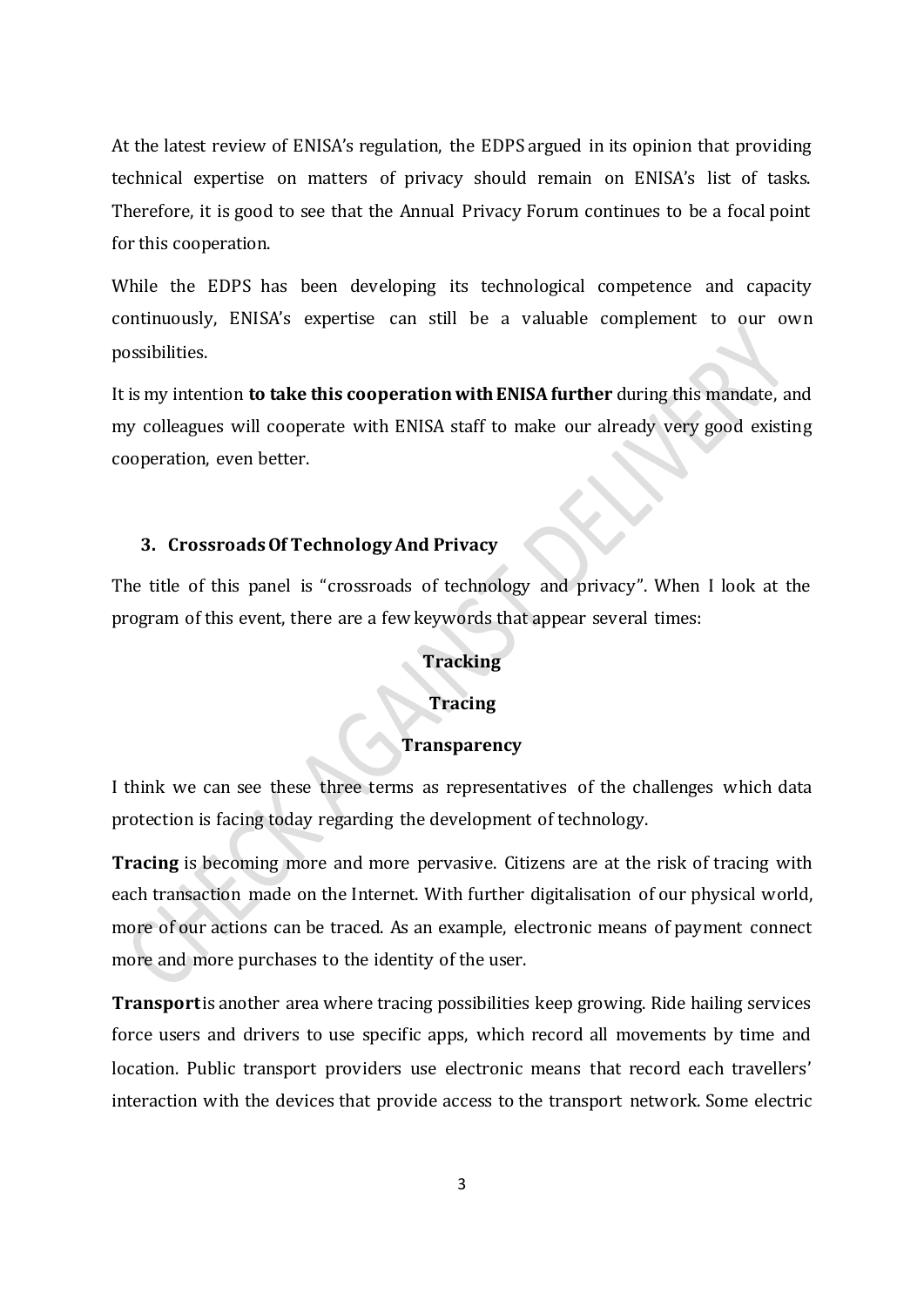car brands come equipped with "total surveillance as-a-feature" inside and outside their vehicles.

Mobile **communication** devices are the platform for many other tracing possibilities. Apart from the original service of electronic communications, they serve the purpose of recording other physical and virtual interactions. The COVID-19 tracing apps are illustrating only a small section of these possibilities.

In addition to tracing, **tracking** becomes ubiquitous, too. People can be observed by devices in the public sphere without their participation and knowledge. The recognition of car number plates has been used for an increasing number of purposes over the years.

Now we are entering a new phase of contactless tracking of individuals in public areas. **Remote facial recognition technology** has developed quickly; so much so that some authorities and private entities want to use it in many places. If this all becomes true, we could be tracked everywhere in the world.

I do not believe that such a development can be reconciled with the values and fundamental rights that are at the foundation of our democratic societies. The EDPS therefore, together with other authorities, supports a moratorium on the rollout of such technologies. The aim of this moratorium would be twofold. Firstly, an informed and democratic debate would take place. Secondly, the EU and Member States would put in place all the appropriate safeguards, including a comprehensive legal framework, to guarantee the proportionality of the respective technologies and systems in relation to their specific use.

As an example, any new regulatory framework for Artificial Intelligence (AI) should, in my view:

- apply both to EU Member States and to EU institutions, offices, bodies and agencies;
- $\triangleright$  be designed to protect individuals, communities and society as a whole, from any negative impact;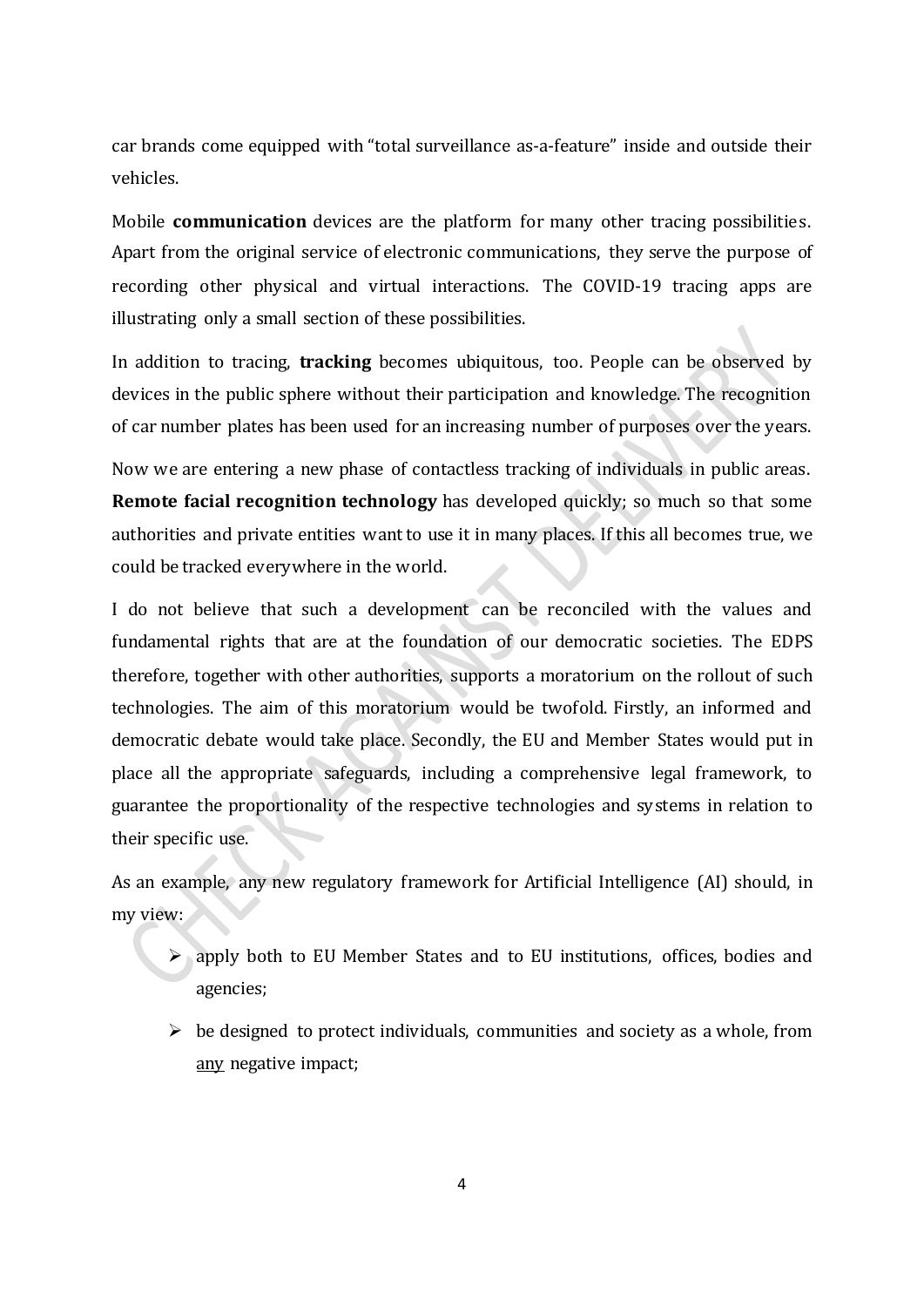$\triangleright$  propose a robust and nuanced risk classification scheme, ensuring that any significant potential harm posed by AI applications is matched with appropriate mitigating measures.

We must ensure that Europe's leading role in AI, or any other technology in development, does not come at the cost of our fundamental rights. Europe must remain true to its values and provide the grounds for innovation. We will only get it right if we ensure that technology serves both individuals and society.

Faced with these developments, **transparency** is a starting point for proper debate and assessment. Transparency for citizens puts them in a position to understand what they are subject to, and to decide whether they want to accept the infringements of their rights.

We have made progress regarding transparency with the full application of the GDPR. It is encouraging that the transparency mechanisms of the GDPR are being increasingly used to expose tracing and tracking mechanisms that have been introduced long ago without any public visibility - and therefore without public scrutiny.

Knowing about these mechanisms is the starting point to take actions against their excess. This can be statutory action by DPAs, but it can also be complaints by individuals or data protection associations and litigation in the courts. We are currently observing high profile cases in both domains and some recent court decisions from our highest court in the Union are encouraging us to think that the EU legal framework can show its full potential.

To conclude, the developments I just mentioned are only a small part of the challenges all of us will be confronted with in the coming years. Data protection authorities (DPAs), but also other stakeholders, will see new ways of collecting personal data at a massive scale being rolled out with great speed.

\*\*\*

The COVID-19 crisis is demonstrating the importance of data availability as well as citizens' trust. There is more: it has also unveiled that the protection of personal data is not a problem, it is part of the solution.